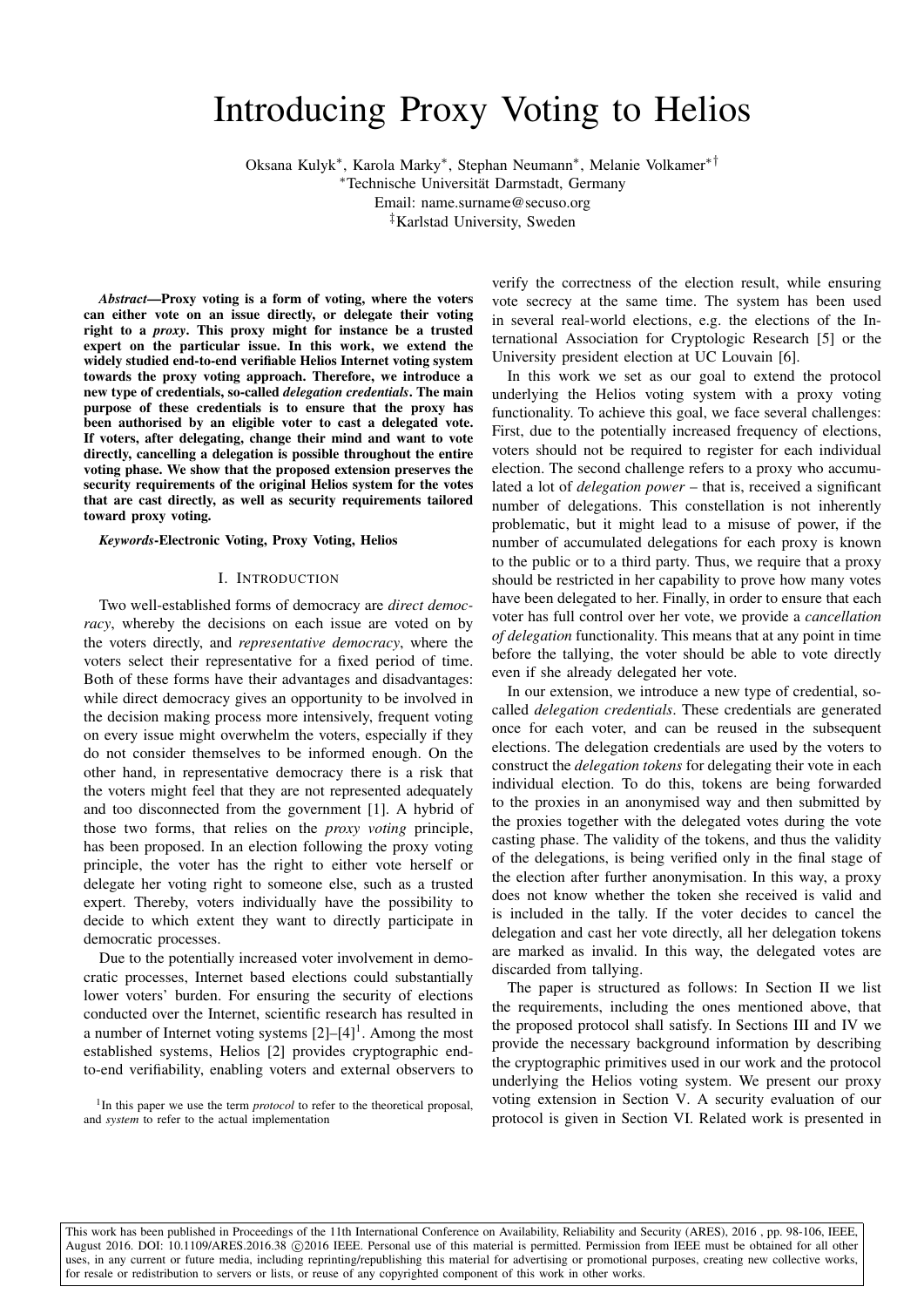Section VII. The paper is concluded in Section VIII.

# II. REQUIREMENTS

We describe the requirements, both functional and securityrelated, that we want our protocol to ensure. We base this list upon the requirements provided in previous work [7].

The following terms will be used in further discussion. We consider *proxies* to be persons, most probably recognized experts, political figures or other opinion leaders, who are registered in the voting system, so that the voters could delegate their votes to them. In this work we do not consider the process of choosing proxies, since it has no influence on the protocol. One possibility would be that everyone can register themselves as a proxy prior to the election. We refer to voters as *delegating* if they delegate their vote to one of these proxies, and *non-delegating*, if they cast their vote by themselves. The voter or proxy is furthermore referred as *honest* if she follows the voting or delegating protocol without violations<sup>2</sup> . A proxy is *semi-honest* if she follows the delegation protocol without violations, yet might try to gain additional information from the data she receives during the protocol execution.

## *A. Functional Requirements*

The goal of our extension is to introduce additional functionality that enables the voters to delegate their vote. While there is no established set of requirements that are considered essential for the proxy voting, we chose to focus on the particular functionality, that we consider to be of use in such an election setting. Namely, we introduce following functions that should be ensured by the system:

*a) Delegation:* The voter should be able to choose a proxy from a list of available proxies and transfer her voting right in the election to her. This proxy then has the right to vote on behalf of this voter. Note, that we do not place any restrictions on how and whether the proxy should use her delegated voting right: she can vote for any voting option on behalf of the voter, or not cast a vote at all.

*b) Cancelling the delegation:* After delegating her voting right, the voter should have the option to change her mind and vote herself. Such cancellation must remain possible at any moment of the election prior to the tallying. As we assume that the voter's own vote always has a higher priority than the vote cast for her by a proxy, we do not account for a scenario whereby the voter casts her vote, but changes her mind and wants to delegate later.

*c) Back-up delegation:* The voter should have the right to delegate her voting right to several proxies, each one of those receives a different delegation priority. In this case, only the vote with the highest priority must be included in the final tally. We consider this functionality to be useful for following reasons. First, in this way the voter can change her mind, if after the delegation she decides to delegate to a different person. Then she delegates her vote again using a higher

<sup>2</sup>This excludes the voters who deliberately try to sell their vote.

priority this time. In a second use case, the voter wants to delegate to a particular person, but is not sure whether this person would actually use the delegated voting right and cast the vote. In this case the voter delegates twice: once to the person she would prefer to delegate to, and twice, with a lower priority to some other proxy whose vote would then count if the voter's first choice does not participate.

## *B. Security Requirements*

Security requirements in electronic voting has been an extensive research topic, whereby formal and informal definition requirements have been proposed in the literature [8], [9]. Basing our extension on the Helios protocol, our goal is to preserve the security requirements offered in the original protocol with the addition to the improvements proposed in several extensions [10], [11]. As such, we did not focus on ensuring the coercion resistance requirement, since Helios was designed for use in low-coercion environments. Hence, following requirements should be fulfilled for honest nondelegating voters:

*a) Vote secrecy:* The voting system should not provide any information to establish a link between the voter and her vote, aside from what is available from the election result.

*b) Eligibility:* Only the votes cast by eligible voters should be included in the tally.

*c) Integrity:* Each cast vote of an eligible voter should be correctly included in the tally. In particular, the protocol should provide methods to the voters and to the external observers to verify, that the votes have been *cast as intended*, *stored as cast* and *tallied as stored*.

*d) Availability:* After the vote casting is finished, the election result can be computed even in case where some of the system components are faulty.

We further outline the security requirements that are specific for the delegation process in particular. We base these requirements upon the security assurances for non-delegating voters.

*e) Delegation eligibility:* The proxy can only cast their votes on the behalf of eligible voters.

*f) Delegation integrity for voters:* No proxy can vote on the voter's behalf unless authorised by the voter. Furthermore, if the voter delegates, the proxy cannot alter the priority assigned to her.

*g) Delegation integrity for proxies:* The valid votes cast by proxies are correctly included in the final tally.

*h) Delegation privacy:* For honest delegating voters, the identity of the corresponding semi-honest proxy is not leaked. Furthermore, for a given delegating honest voter, a semi-honest proxy should be unable to tell whether this voter delegated to her or to someone else.

*i) Vote secrecy for proxies:* The voting system should not provide any information to establish a link between the honest proxy and her vote, aside from what is available from the election result.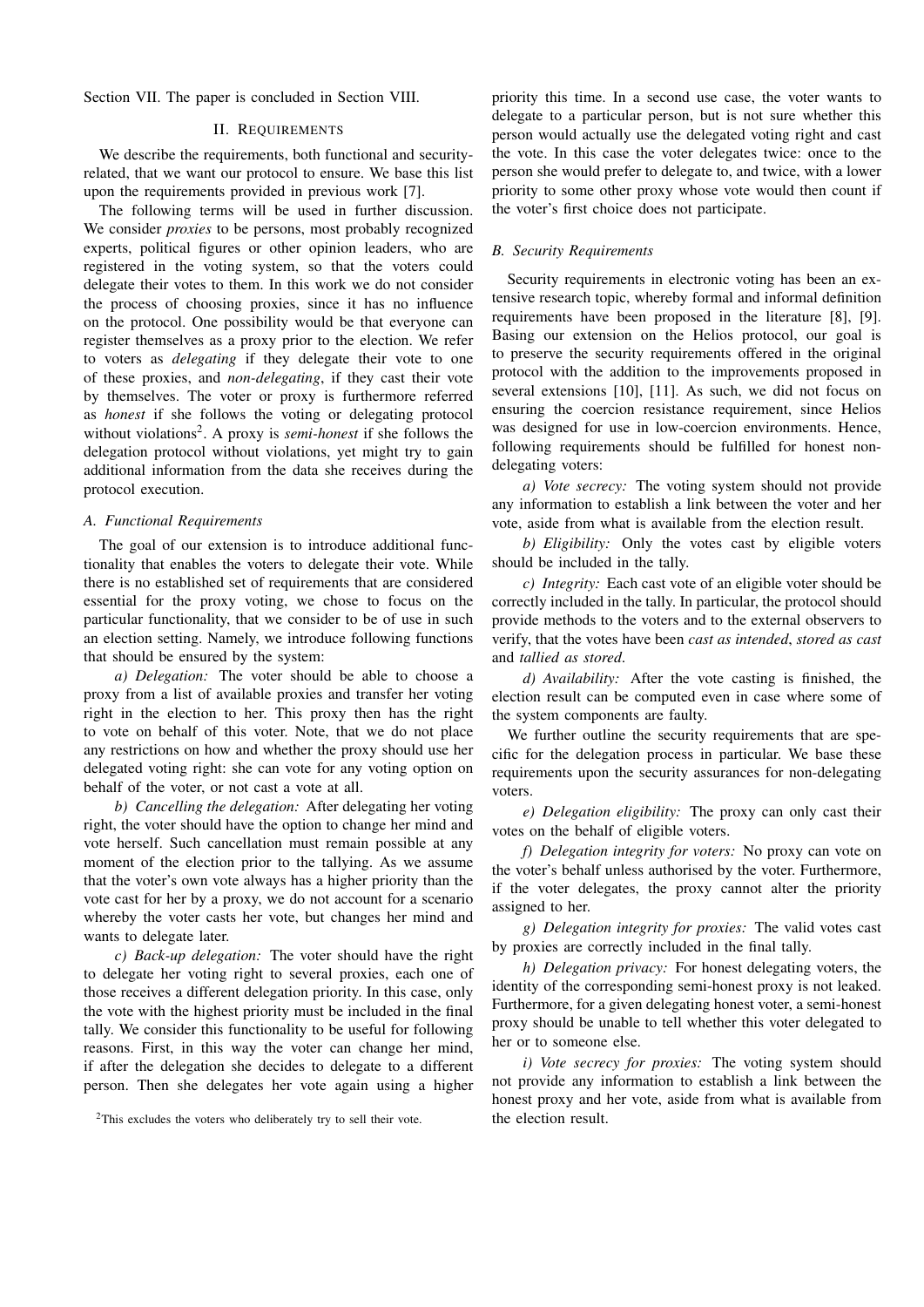*j) Delegation unprovability:* The semi-honest proxy should be unable to provide any additional information to establish her delegating power, aside from what is available from the election result. This means, that the proxy should be unable to prove both before and after the tallying, how many votes have been delegated to her.

Due to the concept of proxy voting, some information about the individual proxy or voter's intention would be leaked from the election result. For example, a group of  $f$  colluding voters might attempt to break vote secrecy for proxies and to find out the vote of a given proxy by delegating to her and checking, which voting options have at least  $f$  votes for them. Furthermore, even in absence of any attacks, the election result might reveal more information than in the case of non-proxy voting, since the same amount of votes are now being cast by less voters. Such information leakage, however is independent of a particular proxy voting protocol that is being used. Hence, we do not consider this evaluation leakage in evaluating the security of our protocol.

## III. BACKGROUND

In this section we describe the cryptographic primitives used in our protocol.

## *A. ElGamal*

Our extension, as well as the original Helios protocol, builds upon the public-key ElGamal cryptosystem [12] for encrypting the cast votes and auxilirary data. Given  $\mathbb{G}_q$  as a cyclic group with prime multiplicative order  $q$  where the Decisional Diffie-Hellman is assumed to hold, the public key is defined as  $(g, h)$  with  $s = \log_h g \in \mathbb{Z}_q$  as a secret key. The encryption of the message  $m \in \mathbb{G}_q$  is calculated as  ${m}_{pk} = (a, b) = (g<sup>r</sup>, m \cdot h<sup>r</sup>)$  for a randomly chosen  $r \in \mathbb{Z}_q$ . The decryption of  $(a, b)$  is calculated as  $m = b \cdot a^{-s}$ . The ElGamal encryption has homomorphic properties, being either multiplicatively homomorphic, or additively homomorphic if the value  $g^m$  is encrypted instead of m. We denote with  $c_1 \cdot c_2 = (a_1, b_1) \cdot (a_2, b_2) = (a_1 \cdot a_2, b_1 \cdot b_2)$  as a pairwise multiplication of ciphertexts  $c_1$ ,  $c_2$ .

## *B. Zero-Knowledge Proofs*

Zero-knowledge proofs are being commonly used for proving the validity of a statement or the knowledge of a witness without revealing any information about the statement or the witness. Examples of such proofs, commonly used in e-voting protocols, are *proof of discrete logarithm knowledge* [13], *proof of discrete logarithm equality* [14] or *knowledge of representation* [15]. We use following notation in this paper. For example, for proving the knowledge of discrete logarithm  $x = \log_a h$  for public parameters q, h and secret x, we denote the proof of knowledge  $\pi$  as:

$$
\pi = PoK\{x : g^x = h\}
$$

A related concept, *signatures of knowledge* [15], describes utilising proofs of knowledge for computing a digital signature on a given message m. Similar to the notation above, we denote such a signature of knowledge on  $m$ , for example, using the secret x, public values  $(q, h)$  and proof of discrete logarithm knowledge:

$$
\pi = PoK\{x : g^x = h\}(m)
$$

Cramer et al. [16] describe constructing disjunctive witnesshiding proofs that, among other usage variants, allow proving that a given ciphertext encrypts a message from a given set without revealing which message it is. General methods for constructing proofs of knowledge for binary formulas of statements about discrete logarithms were suggested by Camenish et al. [17], which we also use for constructing proofs in our protocol.

For making the proofs/signatures of knowledge noninteractive, a strong version of the Fiat-Shamir heuristic [18] is applied.

# *C. Threshold Verifiable Decryption*

In order to avoid a single point of failure by trusting a single entity concerning the secret key for the cryptosystem, protocols that enable sharing the key among several entities have been developed. In particular, the protocol by Pedersen [19] enables distributive key generation and sharing between multiple entities in a verifiable manner.

A method for using a key shared in this manner for distributively decrypting the ciphertext is proposed, whereby the decryption succeeds if at least a threshold  $t$  of total  $N$  entities  $(t > N/2)$  participate in the protocol. The zero-knowledge proofs used for the decryption ensure that the ciphertexts have been decrypted correctly without manipulation.

#### *D. Mix Net*

The mix net shuffle is used for anonymising the ciphertexts  $c_1, ..., c_N$  by permutating and reencrypting the input list. In that way, a new list of ciphertexts  $c'_1, ..., c'_N$  is produced, with  $c_i' = c_{\pi(i)} \cdot (g^{r_i}, h^{r_i})$ ,  $\pi$  denoting a permutation on  $\{1, ..., N\}$ ,  $(g, h)$  a public encryption key for  $c_1, ..., c_N$ ,  $r_i$  a random value. In this way, as long as  $\pi$  and  $r_1, ..., r_N$  remain secret, the link between the ciphertexts in the input and output lists cannot be established.

In order to ensure, that no manipulation occured during the shuffle, and the ciphertexts in the input and output list encrypt the same plaintexts, a number of *proof of shuffle* techniques have been proposed in the literature. In particular, the most efficient proofs with a high soundness have been proposed in [20], [21]. Note, that these proofs can also be adjusted for shuffling tuples of ciphertexts  $\bar{c}_1, \ldots, \bar{c}_N$  with  $\bar{c}_i = (c_{i,1},...,c_{i,k})$ , so that the ordering within the tuples is preserved in the output list.

## IV. HELIOS SYSTEM

The Helios system and its underlying protocol have been extensively studied in literature [18], [22], [23]. To base our protocol we chose Helios-C [10], which introduces voter credentials using a public-key infrastructure, with further modification of the original system that uses a threshold verifiable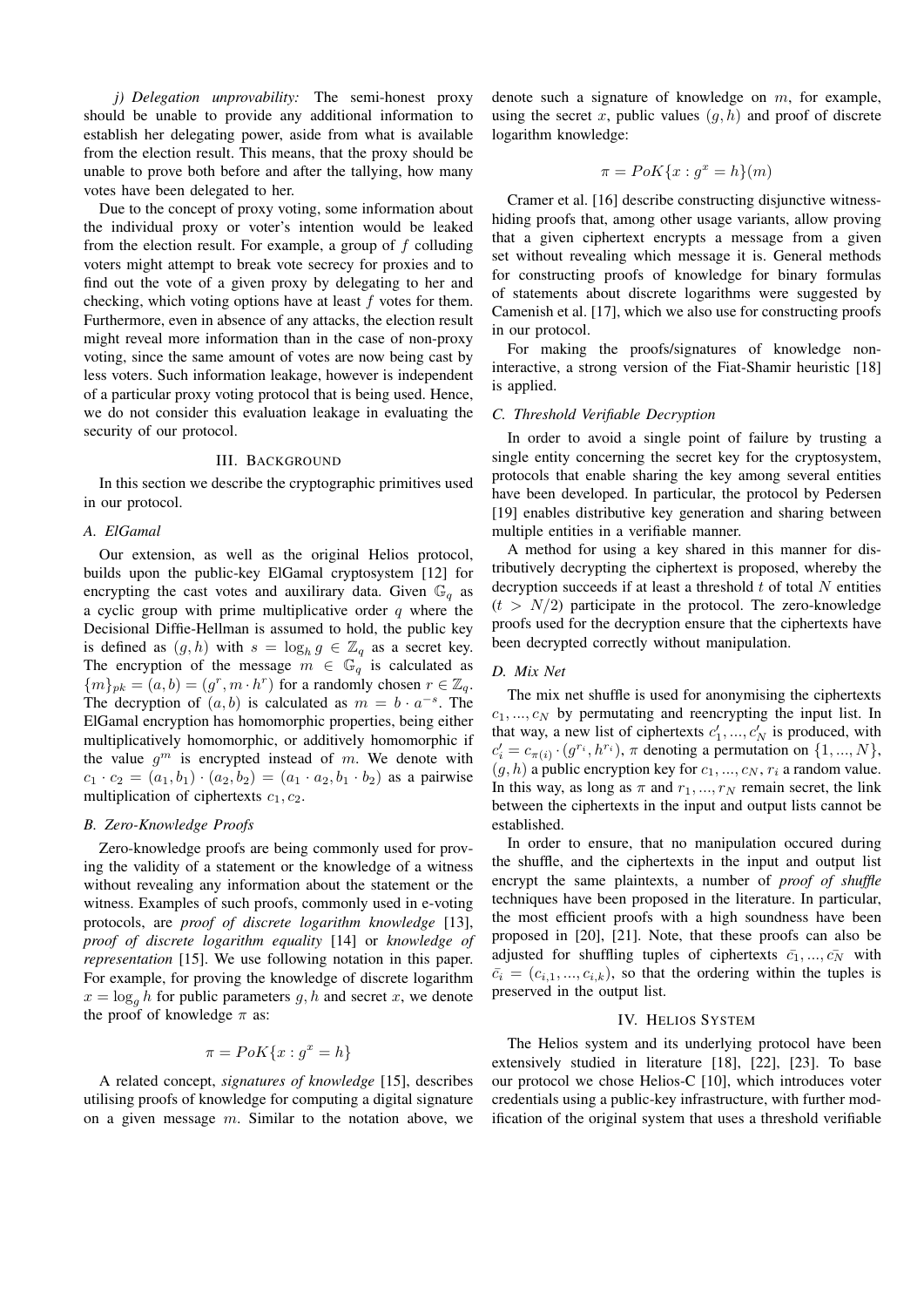decryption [11]. For the sake of simplicity, we describe the single choice ("yes/no") election, where the voters cast either 1 or 0 (represented as  $g^0$  or  $g^1$ ) as their vote, although a generalisation to more complex ballots is possible. The following entities are involved in the protocol:

- *Registration authority*, responsible for generating and distributing the credentials to eligible voters,
- *Bulletin board* acting as a public append-only broadcast channel that is used for publishing all necessary election information and cast votes,
- *Tabulation tellers*, responsible for generating the election keys, anonymising the cast votes and decrypting the result.

The election process can be briefly outlined as follows.

*a) Setup:* The registration authority distributes the voting credentials to eligible voters and publishes the corresponding signing public keys on the bulletin board. In further descriptions we imply that everything published on the bulletin board by the voters is signed using the corresponding signing key. Using the method for threshold key generation, the tabulation tellers generate a pair of ElGamal keys  $pk = (g, h = g<sup>s</sup>) \in$  $\mathbb{G}_q^2, sk = s \in \mathbb{Z}_q$  for the election, that are later used for encrypting and decrypting the cast votes. The public election key  $pk = (g, h)$  is published together with the list of valid voting options  $\{o_1, ... o_L\} \subset \mathbb{G}_q$ .

*b) Voting:* In order to cast a vote for a voting option  $o \in \{o_0 = g^0, o_1 = g^1\}$ , the voter  $V_i$  authenticates herself to the bulletin board. Then she prepares and signs her ballot  $(v = \{o\}_{pk}, \pi_v)$  with:

- $v = (a, b) = (g^r, oh^r)$  as the encryption of a voting option  $o$  using a public key  $pk$ ,
- $\pi_v = PoK\{r \in \mathbb{Z}_q : a = g^r \wedge (b = o_0 h^r \vee b = o_1 h^r)\}\$ the zero-knowledge proof of well-formedness, used to prove the plaintext knowledge of  $o^3$  and that  $o \in \{o_0, o_1\}$  is a valid voting option.

After preparing a ballot, the voter has an option either to cast it as her vote by submitting it to the bulletin board, or to audit the ballot using the Benaloh challenge [24]. The purpose of the audit is to ensure, that the ballot was prepared correctly by the voting device, ensuring cast-as-intended verifiability. The voter can audit as many ballots as she wants, until she is ready to cast her vote. After casting the vote, the voter checks whether it has been correctly posted on the bulletin board, ensuring stored-as-cast verifiability.

*c) Tallying:* After the vote casting phase has finished, the bulletin board removes all duplicate ballots and ballots with invalid signatures or zero-knowledge proofs. In case vote updating is allowed, among the votes cast with the same voter credential, only the last ballot is kept. Prior to the decryption, the votes have to be anonymised, in order to remove the link between the chosen voting options and the voters' identities. There are two ways to perform this anonymisation, both are used in various versions of the Helios system. The first

way is to use a verifiable mix net shuffle with the each tabulation teller acting as a mix node. The second way is to make use of the homomorphic properties of the ElGamal cryptosystem and aggregate the votes to a homomorphic sum, which represents the final result. Note, that the latter option requires additional considerations regarding the encoding of voting options depending on the ballot type.

After the votes have been anonymised, the result of the anonymisation is verifiably decrypted by the tabulation tellers and published. The zero-knowledge proofs of tally correctness, calculated during the mix net and the encryption, as well as signatures and zero-knowledge proofs submitted with the ballots during vote casting, are published to enable the talliedas-stored verifiability of the election result.

## V. PROXY VOTING EXTENSION

In this section we show how to extend the Helios system towards proxy voting.

## *A. Setup*

The initial setup is performed analogously to the original protocol. We assume following additional infrastructure in our extension. For each voter  $V_i$  we assume the existence of  $T$ public *delegation credentials*, represented as an ordered tuple  $h_{i,1},..., h_{i,T}$ . These credentials are posted by the registration authority on the bulletin board, whereby the voter knows the secret keys  $x_{i,j} = \log_a h_{i,j}$ . The credential can either be generated and sent to the voters by trusted parties, or uploaded by the voters themselves, whereby they choose the values of  $x_{i,j} \in_R \mathbb{Z}_q$  at random and submit  $h^{x_{i,j}}$  to the bulletin board prior to the election. Furthermore, the list of available proxies  $D_1, ..., D_n$  and their public signing keys is made available as well, and communication channels that enable voters to securely communicate with proxies are established. As in the description of the original protocol, we imply that everything that the voters or proxies publish on the bulletin board is signed by their corresponding signing key.

# *B. Vote Casting*

*a) Voting:* Casting a vote is the same as in the original Helios. The voter authenticates herself to the bulletin board, and submits the ballot of the form  $(v, \pi_v)$ , which is then published on the bulletin board. For ensuring cast-as-intended verifiability, she can also choose to audit her ballot instead of casting it.

*b)* Delegating: For delegating with priority  $j = 1, ..., T$ , the voter  $V_i$  computes an encryption of her credential  $c =$  $(a_d, b_d) = (g^{r_d}, h_{i,j}h^{r_d})$ , a commitment  $\sigma = g^m$  of a randomly chosen value  $m \in \mathbb{Z}_q$  and a non-interactive signature of secret key knowledge on  $\sigma$ ,  $\pi_d = PoK\{(r_d, x_{i,j}) : a_d =$  $g^{r_d} \wedge b_d = g^{x_{i,j}} h^{r_d}$  ( $\sigma$ ) (see Algorithm 1). The *delegation token*, which are the values  $(\sigma, m, c, \pi_d)$  are then sent to a proxy of the voter's choice over a private anonymous channel<sup>4</sup>.

<sup>&</sup>lt;sup>3</sup>This is required to ensure the non-malleability of ballots and prevent ballot copying attacks [18].

<sup>4</sup>The public-key infrastructure encompassing the proxies can be used to ensure the privacy of the communication, and an anonymous communication network such as TOR [25] can be used for anonymity.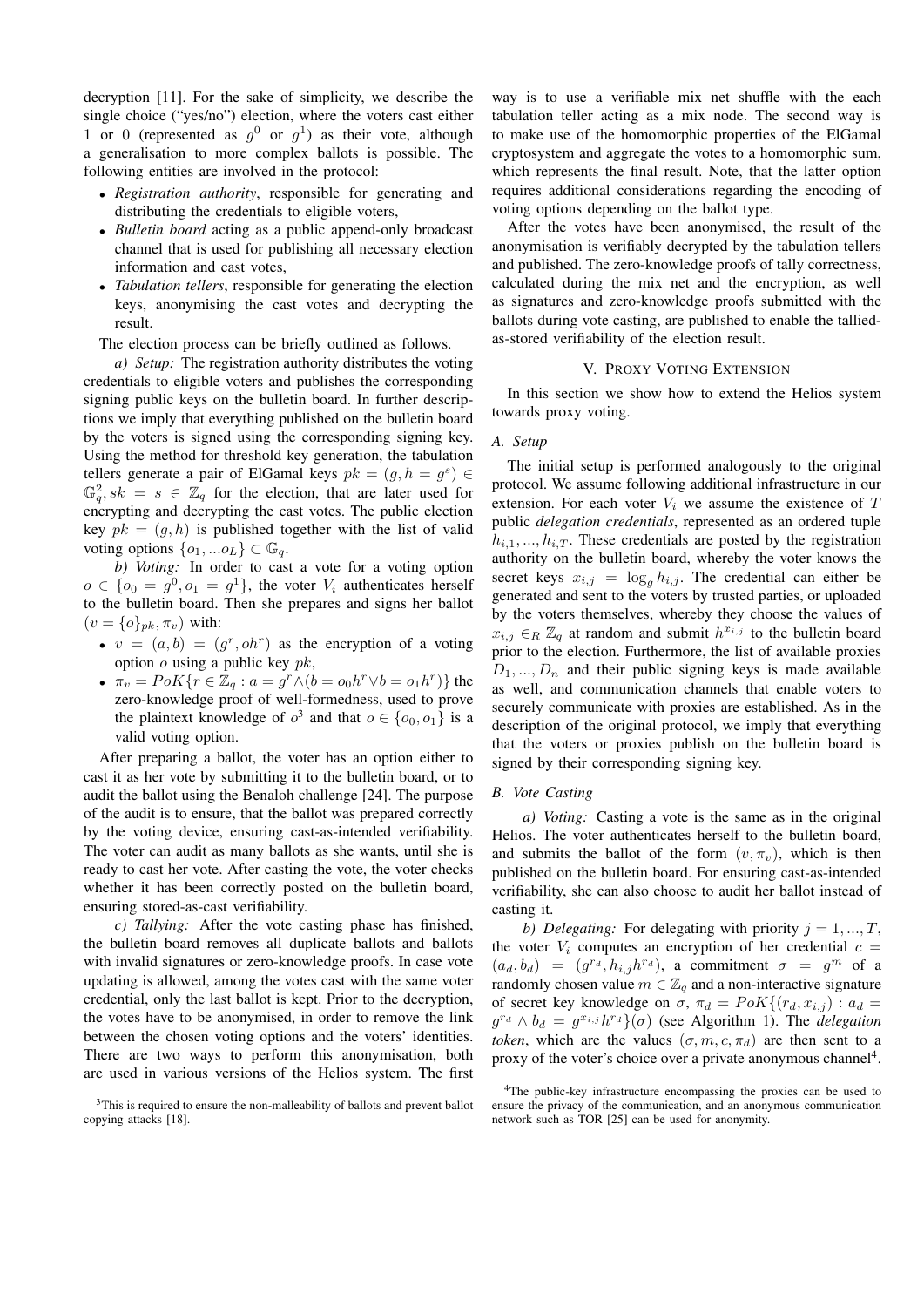Algorithm 1 Signature of knowledge of valid delegation token for priority  $\hat{j}$ 

**Private input:**  $m, r \leftarrow_R \mathbb{Z}_q$ ,  $h_j \in \mathbb{G}_q$ ,  $x_j = \log_q h_j \in \mathbb{Z}_q$ **Public Input:**  $(g, h), c = (a_d, b_d) = (g^{r_d}, h_j h^{r_d}) \in \mathbb{G}_q^2$ ,  $\sigma =$  $g^m \in \mathbb{G}_q$ Proof:  $w_1, w_2 \leftarrow_R \mathbb{Z}_q, t_1 \leftarrow g^{w_1}, t_2 \leftarrow g^{w_2} h^{w_1}$  $e \leftarrow H(\sigma||g||h||a_d||b_d||t_1||t_2), s_1 \leftarrow w_1 - er_d, s_2 \leftarrow w_2 - ex_j$  $\pi_d \leftarrow (t_1, t_2, s_1, s_2)$ Verification:  $e \leftarrow H(\sigma||g||h||a_d||b_d||t_1||t_2)$ if  $a_d^e g^{s_1} = t_1 \wedge b_d^e g^{s_2} h^{s_1} = t_2$  then  $\widetilde{\mathsf{Verify}}(\pi_d) = 1$ else Verify $(\pi_d) = 0$ end if

*c) Casting a delegated vote:* The proxy encrypts her chosen voting option as a ciphertext  $v = (a_v, b_v)$  =  $(g^{r_v}, oh^{r_v})$ . She further calculates the zero-knowledge proof  $\pi_v = PoK{r_v, m \in \mathbb{Z}_q : \sigma = g^m \wedge a_v = g^{r_v} \wedge (b_v =$  $o_0 h^{r_v} \vee b_v = o_1 h^{r_v}$ , which serves both as a proof of wellformedness for  $v$  and as a proof of knowledge of a decommitment value  $m$ . The proof is described in Algorithm 2. She can then choose to either cast or audit the ballot. The auditing is the same as in the original protocol; if the proxy decides to cast, she submits  $(\sigma, v, \pi_v, c, \pi_d)$  as her signed ballot.

**Algorithm 2** Proof of valid delegated vote for an option  $o_i$ with delegation token  $(\sigma, m, c, \pi_d)$ 

**Private input:**  $m \in \mathbb{Z}_q$ ,  $r_v \leftarrow_R \mathbb{Z}_q$ ,  $i \in \{0, 1\}$ ,  $j = \overline{i}$ **Public Input:**  $(g, h), c, v = (a_v, b_v) \in \mathbb{G}_q^2$ ,  $\pi_d \in \mathbb{G}_q^2 \times \mathbb{Z}_q^2$ ,  $\sigma =$  $g^m$ Proof:  $e_j \leftarrow_R \mathbb{Z}_q$  $w_0, w_1, \hat{w}_0, \hat{w}_1 \leftarrow_R \mathbb{Z}_q$  $t_{1,i} \leftarrow g^{w_i}, t_{2,i} \leftarrow h^{w_i}$  $t_{1,j} \leftarrow g^{w_j} a_v^{\overrightarrow{e_j}}, \ t_{2,j} \leftarrow h^{w_j} (b_v o_j^{-1})^{e_j}$  $\hat{t_i} \leftarrow g^{\hat{w}_i}, \, \hat{t_j} \leftarrow g^{\hat{w}_j}$  $e \leftarrow H(\sigma||g||h||a_v||b_v||t_{1,0}||t_{2,0}||\hat{t}_0||t_{1,1}||t_{2,1}||\hat{t}_1)$  $e_i \leftarrow e - e_j, s_i \leftarrow w_i - e_i r_v, \hat{s}_i \leftarrow \hat{w}_i - e_i m$  $s_j \leftarrow w_j, \hat{s}_j \leftarrow \hat{w}_j$  $\pi_v \leftarrow (t_{1,0}, t_{2,0}, \hat{t}_0, t_{1,1}, t_{2,1}, \hat{t}_1, s_0, \hat{s}_0, e_0, s_1, \hat{s}_1, e_1)$ Verification: if Verify $(\pi_d) \neq 1$  then Verify $(\pi_v) = 0$ else  $e \leftarrow H(\sigma||g||h||a_v||b_v||t_{1,0}||t_{2,0}||\hat{t}_0||t_{1,1}||t_{2,1}||\hat{t}_1)$ if  $e_0 + e_1 = e \wedge \sigma^{e_0} g^{\hat{s}_0} = t_0 \wedge \sigma^{e_1} g^{\hat{s}_1} = t_1 \wedge a_v^{e_j} g^{s_j} =$  $t_{1,j}$  ∧  $(b_v o_0^{-1})^{e_0} g^{s_0} = t_{2,0}$  ∧  $(b_v o_1^{-1})^{e_1} g^{s_1} = t_{2,1}$  then Verify $(\pi_v) = 1$ else Verify $(\pi_v) = 0$ end if end if

*d) Cancelling a delegation:* If the voter decides to cancel the delegation and vote herself, she just casts her own vote as in the original protocol.

# *C. Tallying*

After the vote casting stage has finished, all duplicate ballots and ballots with invalid proofs or signatures are removed. The updated votes by the non-delegating voters are processed according to the vote updating policy analogously to in the original system, as well as the votes cast by proxies which contain duplicate delegation tokens. These votes are further used to initialize different sets which are required for the tallying process.

Let  $V_{own} = \{(v_i, id_i)\}\$  be the set of valid votes which were cast by voters directly with corresponding voter IDs.  $V_d = \{(v_i, c_i)\}\)$  denotes the set of valid votes which were cast by proxies,  $H = \{h_{1,1},...,h_{1,T},...h_{N,1},...,h_{N,T}\}\$ a set of all valid delegation credentials. Before the beginning of the tallying, two sets are initialised: a set  $V = \{v : \exists (v, id) \in$  $V_{own}$ } representing the votes that will be included in tallying, and  $H_{own} := \{h_{i,j} : \exists (v, id_i) \in V_{own}\}$  as the list of all delegation credentials of voters who cast their vote themselves.

Following procedure is being executed: The votes cast by proxies  $(v_k, c_k) \in V_d$  are being processed through the verifiable mix net shuffle, resulting in an anonymised list of tuples  $(v'_k, c'_k)$ . After the anonymization, the values of  $c'_k$ are decrypted to reveal the delegation credentials  $h'_k$  used in constructing the delegating tokens. The votes with  $h'_k \notin H$  are discarded as cast with non-valid delegation tokens. The rest of  $v'_{k}$  is assigned to the corresponding delegation credential  $h_{i,j}$ with  $i$  denoting the voter, and  $j$  the registration priority.

After this procedure,  $V_d$  should consist of delegated votes with valid delegation credentials  $(v'_k, h_{i,j})$ . The delegated votes, that were overwritten either by the voter herself, or by a delegated vote with the higher priority, should be discarded. For this, each vote  $v'_k$  from the tuple  $(v'_k, h_{i,j})$  is added to V if and only if following conditions hold:

- 1)  $h_{i,j} \notin H_{own}$  meaning that the delegated vote is not revoked by the voter via voting directly;
- 2)  $\forall (v'', h_{i,l}) \in V_d : l < j$ , meaning that the delegated vote is not overwritten with a delegation of higher priority. Note, that this implies that the votes cast for the same voter with the same delegation priority but different delegation token are not included into the final tally.

The votes in  $V$  are being tallied as in the original system: anonymized using either mix net or homomorphic sum, and decrypted to reveal the final election result.

# VI. SECURITY OF THE EXTENSION

In order to evaluate the security of our protocol, we first provide the list of necessary assumptions. The security requirements given in Section II-B are then evaluated given these assumptions.

## *A. Assumptions*

We list the security assumptions required for the security of our protocol. Note, that here we do not consider the assumptions used for ensuring the security of the original protocol, that are not relevant to the delegation process.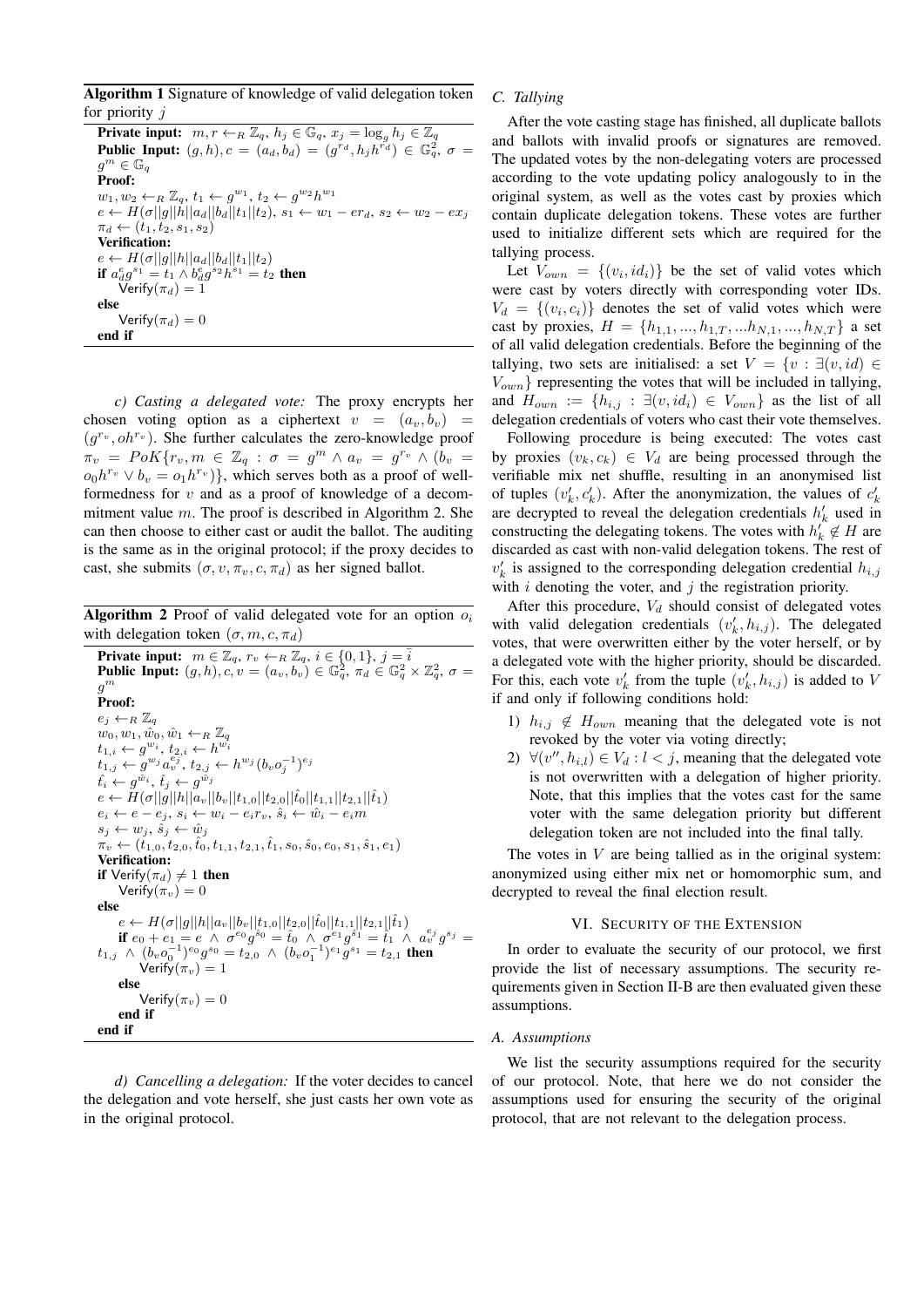- (A1) The channels between the honest voters and the proxies are private.
- (A2) The channels between the honest voters and the proxies are anonymous.
- $(A3)$  At most t of tabulation tellers are corrupted by an adversary.
- (A4) The voting devices of both proxies and voters do not leak information to an adversary.
- (A5) No coercion or vote selling takes place.
- (A6) The adversary is computationally restricted, the DDH assumption holds and the random oracle is instantiated by a hash function.
- (A7) The registration authority is trustworthy.

## *B. Evaluation*

We discuss the requirements defined in Section II-B, as fulfilled in this extension.

*a) Vote secrecy:* As vote casting remains the same as in the original protocol, no information about the individual votes is leaked at this stage, under the condition that the original protocol is secure. The resulting votes are anonymised together with the votes from proxies, which ensures vote secrecy as long as this anonymisation is performed correctly. Since the procedure of the anonymisation does not differ from the original protocol, vote secrecy for non-delegating voters is preserved under the same assumption.

*b) Eligibility:* Since the voter registration process is not changed, the eligibility is preserved under the same assumptions as in the original protocol.

*c) Integrity:* As the process of casting a vote is not changed, the voter has cast-as-intended and stored-as-cast verifiability. The tallied-as-stored verifiability depends on the integrity of the anonymisation process, hence it is guaranteed as long as the original protocol is secure.

*d) Availability:* Due to the threshold decryption approach, as long as at least  $t$  out of  $N$  tabulation tellers participate in the tallying process, which is given due to the assumption (A3) for  $t > N/2$ , the final result can be computed.

*e) Delegation eligibility:* Given the assumption (A7), all the published delegation credentials belong to eligible voters. As long as the decryption of the credentials in delegation tokens is performed correctly, which is ensured by the corresponding zero-knowledge proofs together with the assumption (A6), everyone can verify that only the delegated votes with valid delegation credentials are included in the tally.

*f) Delegation integrity for voters:* Let us consider the case where the proxy is willing to cast a vote using the credential  $h_{i,j}$  on behalf of some voter  $V_i$ . For this she needs to calculate the signature of knowledge  $\pi_d = S \circ K \{(r, x_{i,j}) :$  $a = g^r \wedge b = g^{x_{i,k}} h^r$   $(\sigma)$ , which according to the assumption (A6) she cannot do without the knowledge of  $x_{i,j}$ . The same argument holds for a proxy who wants to cast her vote with a different priority than the one delegated to her. That is, upon getting the delegation token for the credential  $h_{i,j}$ , she wants to cast a vote using the credential  $h_{i,k}$  for  $k \neq j$ . Again, given the assumption (A6), she cannot do this without the knowledge of  $x_{i,k}$ .

An adversary might also attempt to reuse the delegation token once posted on the bulletin board by the proxy and thus update the legitimate proxy's vote. Due to the assumption (A6) and fact that  $\sigma$  is integrated into  $\pi_d$ , she would need to know the value of  $m$  in order to calculate the zero-knowledge proof  $\pi_v$ . This, however, is prevented given that m is sent to the legitimate proxy over a private channel according to assumption (A1).

*g) Delegation integrity for proxies:* Similarly to the votes of non-delegating voters, the votes of proxies would be correctly included in the election result, as long as the proxies perform the audits and check that their votes are published on the bulletin board at the end of the election, and the mix net shuffling and decryption is performed correctly. This is ensured by corresponding proofs together with the assumption (A6).

*h) Delegation privacy:* Obviously, some information leakage is unavoidable if a given proxy does not get any votes delegated to her, or if a given voter does not appear in the list of delegating voters, either by casting the vote herself or abstaining from the election. This should not be considered to be a violation of privacy. Hence, we consider the following expression for delegation secrecy: Given two delegating voters  $V_1$ ,  $V_2$ , and two semi-honest proxies  $D_1$ ,  $D_2$  each receiving a delegation token from one of them,  $D_1$  and  $D_2$ should be unable to distinguish between  $((V_1, D_1); (V_2, D_2))$ and  $((V_1, D_2); (V_2, D_1))$ , with  $(V_i, D_j)$  denoting the voter  $V_i$ delegating to the proxy  $D_i$ .

Given the assumption (A4), only information that is either public or sent privately to the proxies could be potentially used for breaking vote secrecy. Furthermore, given the assumption (A5), the voters do not provide any additional information that is not part of the protocol, that might assist in revealing their identity. The assumptions (A1) and (A2) prevent the proxies from using the communication channels for finding out either the identity of the voters who delegated to each of them, or whether  $V_1$  or  $V_2$  communicated with the other proxy.

Consider the proxies  $D_1$ ,  $D_2$  casting a vote  $(\sigma_i, v_i, c_i, \pi_{v,i}, \pi_{d,i})$  with  $(\sigma_i, m_i, c_i, \pi_{d,i})$  as the delegation token,  $i = 1, 2$ . As they are semi-honest, they only have the data available during the protocol run. They have access to encrypted credentials  $c_1$ ,  $c_2$ , the published delegating credentials from both voters  $h_{1,1},...,h_{1,T},h_{2,1},...,h_{2,T}$ , and the reencrypted ciphertexts resulting from the mix net shuffle of delegating credentials  $(v'_1, c'_1), (v'_2, c'_2)$ .

In order to distinguish between a delegation from  $V_1$  or  $V_2$ , the proxies  $D_1$ ,  $D_2$  need to be able to tell,

- whether  $c_1$  and  $c_2$  encrypt  $h_{1,k}$  respectively  $h_{2,l}$  or vice versa for some  $1 \leq l, k \leq T$ , OR
- whether  $(v_1, c_1)$  and  $(v'_1, c'_1)$  (respectively,  $(v_2, c_2)$ ) and  $(v'_2, c'_2)$  encrypt the same plaintexts, OR
- whether  $(v_1, c_1)$  and  $(v'_2, c'_2)$  (respectively,  $(v_2, c_2)$  and  $(v'_1, c'_1)$  encrypt the same plaintexts.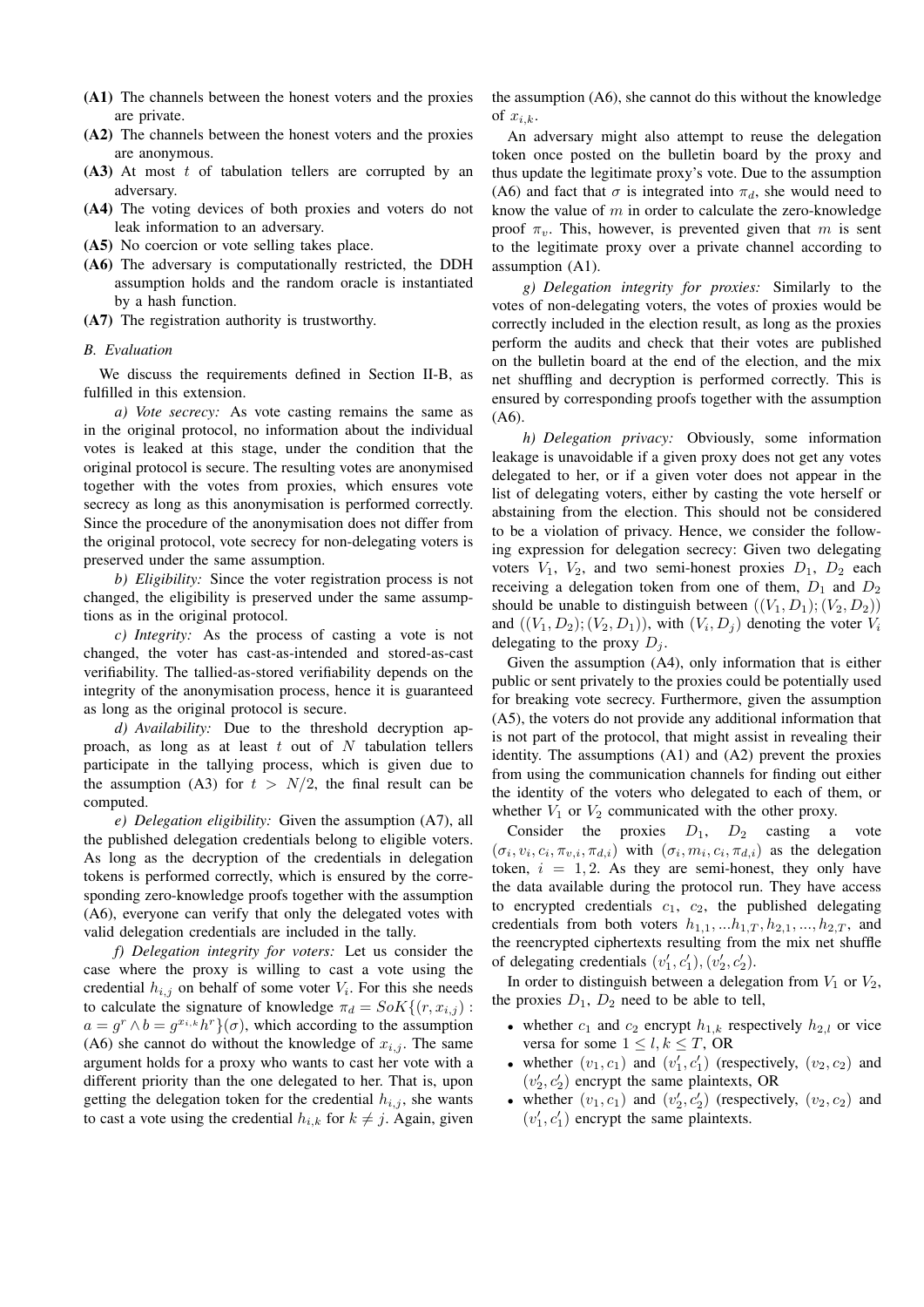Unless they have access to the decryption key or the randomness used for reencrypting  $(v'_i, c'_i)$ ,  $(v'_j, c'_j)$ , the IND-CPA security of the encryption protocol and the zero-knowledge property of the proof  $\pi_d$  restricts them from making the distinction. Thus, given the assumptions (A1-A5), secrecy against semi-honest proxies is preserved.

Same argument can be made for secrecy protection against external adversaries.

*i) Vote secrecy for proxies:* The votes cast by proxies are encrypted until the final anonymisation, either by a mix net or homomorphic tallying, and subsequent decryption. Thus, similar to vote secrecy in the original protocol, unless the adversary is capable of manipulating the voting device, corrupting at least  $t$  out of  $N$  tabulation tellers, or breaking the encryption (assumptions (A3), (A4), (A6)), the adversary gets no information about the individual proxy's selection.

*j) Delegation unprovability:* The proxy knows how many delegation tokens she has gotten in the election – however, without being able to distinguish, whether a given delegation token contains an encryption of a valid delegation credential (assumption A6), she does not know exactly how many of these tokens are actually valid delegations. Furthermore, a third party, unless it has control over the communication channels between the proxy and the voters (which contradicts the assumptions (A1) and (A2)), does not know which ones of the delegation tokens were sent to the proxy, and which she created herself in order to cheat about her delegating power.

After the tallying, however, the total number of invalid delegation tokens  $\hat{N}$  cast within the election is revealed. In this way, if the proxy received or presented to a third party N delegation tokens, it can be concluded that at least  $N - N$ of them are valid. Furthermore, if the rest of the proxies are dishonest and do not use their valid delegation tokens to cast a vote, the number of valid delegation tokens corresponds to a delegating power of a proxy. Thus, the requirement of delegation unprovability is only probabilistically ensured, which can be corrected if a sufficient number of "chaff" fake delegations are added to the tally similar to the suggestion in the Civitas system [3].

## VII. RELATED WORK

In this section we describe related work done both regarding extension to the Helios system, as well as in cryptographic protocols and implementations for proxy voting elections.

# *A. Helios Extensions*

Several extensions and security improvements have been proposed for the Helios system. The extension by Cortier et al. introduces verifiability against malicious bulletin board by distributing signature credentials to the voters during the registration and requiring the voters to sign their ballots upon vote casting [10]. A further modification [11] introduces distributed tallying via Pedersen secret sharing. The BeleniosRF protocol [26], as well as the protocol by Kulyk et al. [27], [28] introduce receipt freeness into Helios, while the latter protocol also ensures eligibility verifiability with hiding the

information on whether a particular eligible voter participated in the election or abstained. The extension ensuring long term privacy in Helios was proposed by Demirel et al. [29].

The Zeus voting system [30], used in University of Athens election, modifies Helios by introducing an additional way to ensure cast-as-intended verifiability. The voters have an option to cast a vote using audit codes distributed to them at the registration, so that the votes cast with those codes are not included in the tallying, but decrypted instead, so that the voters could verify their correctness. Further methods to improve cast-as-intended verifiability in Helios-like protocols have been proposed in the Selene protocol [31], which introduced tracking number appended to the cast votes, and Guasch et al. [32], [33] employing designated-verifier proofs. For boardroom voting, an Android application extending and implementing the protocol behind Helios was developed [34]. From the usability perspective, a number of suggestions for the improvements of the current Helios implementation that simplify the audit process for the voters, have been proposed [35], [36].

# *B. Proxy Voting*

There are a few proxy voting implementations which are published by different organizations. Two widely known systems are LiquidFeedback<sup>5</sup> and Adhocracy<sup>6</sup>. However both approaches completely relinquish vote secrecy, since all actions of users are visible to other users of the system at any time.

Furthermore, a number of protocols were made to conduct cryptographic proxy voting [37], [38]. The first protocol [37] introduces delegation to different proxies with different priorities by using hash chain elements as credentials. Voting is based on submitting an anonymous credential over an anonymous channel. This approach, however, does not offer verifiability for external observers and does not allow for vote updating or voter credentials reuse. In the second protocol [38], the voters either encrypts and casts the vote published by their chosen proxy at the beginning of the election, or cast the encrypted name of their chosen proxy as their vote. Hence, vote secrecy for the votes cast by proxies is not ensured. Both of these protocols ensure vote secrecy for voters and verifiability by requiring stronger assumptions than our protocol, such as reliance on a single trusted entity.

## VIII. CONCLUSION

As new forms of voting are being developed, also secure solutions for these new forms need to be developed. In our work, we present an extension of the well-known Helios voting system that introduces functionality for proxy voting.

This new functionality enables voters to delegate their vote to a trusted proxy while they can change their mind and vote themselves at any moment of the election before the tally. Our protocol secures the delegation process by ensuring that the voter's choice of a proxy and the proxy's vote are private, and that no proxy can cast a vote unless being authorised

<sup>5</sup>http://liquidfeedback.org/

<sup>6</sup>https://adhocracy.de/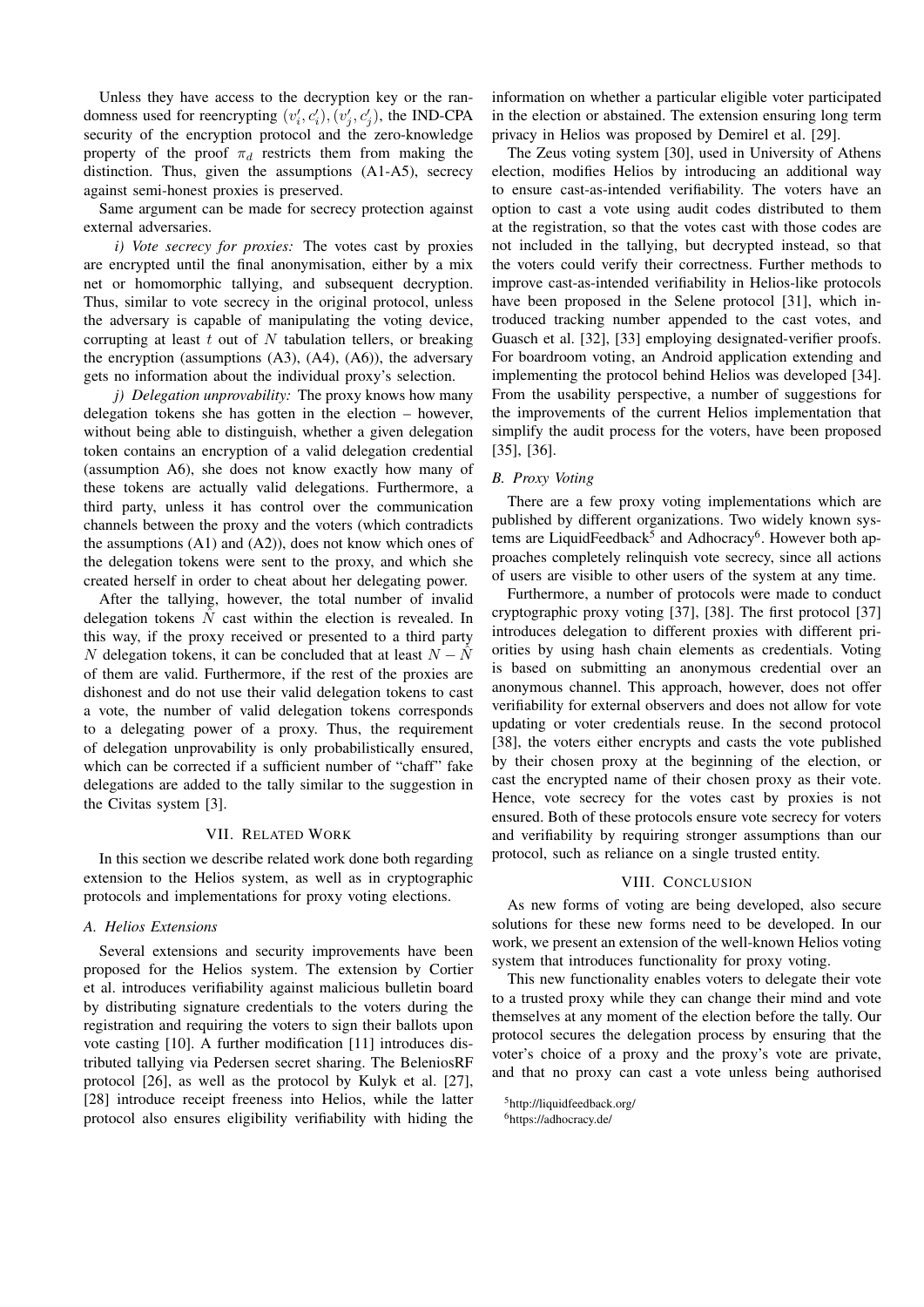by an eligible voter. It furthermore prevents the proxy from proving how many valid delegated votes she has received, and ensures that all the delegated votes from eligible voters, that have not been overwritten by a direct vote or by a delegated vote with a higher priority, are correctly included in the tally. The extension also preserves the security requirements of the original Helios protocol.

As future work, we intend to establish formal definitions of new requirements for proxy voting and provide formal security proofs for our protocol. We further plan to consider different election settings for proxy voting, where a different set of requirements need to be ensured. For example, in the settings where the voters can delegate their votes to a proxy not just for a single election, but also for a number of elections within a given timespan, a possibility for the voters to verify, how their chosen proxy has voted, might be of use.

Another possible direction of future work would be to address the issue of board flooding in our protocol: currently, if the adversary succeeds in casting a large number of delegations with fake credentials, she can exploit this opportunity to slow down the tallying. This issue is also present in a family of other protocols that rely on anonymous channels for casting the ballot [3], [39], and extensions designed to solve this problem has been proposed [40], [41]. However, these extensions alter the adversarial model by requiring additional trust assumptions, and neither of them is designed for proxy voting. Hence, an appropriate solution for our protocol needs to be designed.

We furthermore plan to investigate the usability of our protocol. Since the voting process for non-delegating voters does not differ from the original Helios, we would focus our research on the usability of the delegation process.

#### ACKNOWLEDGMENT

The research that led to these results has been funded from a project in the framework of Hessen ModellProjekte (HA project no. 435/14-25), financed with funds of LOEWE Landes-Offensive zur Entwicklung Wissenschaftlich-ökonomischer Exzellenz, Förderlinie 3: KMU-Verbundvorhaben (State Offensive for the Development of Scientific and Economic Excellence).

# **REFERENCES**

- [1] S. Coleman, *Direct representation: Towards a conversational democracy*. ippr, 2005.
- [2] B. Adida, "Helios: Web-based open-audit voting." in *USENIX Security Symposium*, vol. 17, 2008, pp. 335–348.
- [3] M. R. Clarkson, S. Chong, and A. C. Myers, "Civitas: Toward a secure voting system," in *Proceedings of the 2008 IEEE Symposium on Security and Privacy*. IEEE, 2008, pp. 354–368.
- [4] F. Zagórski, R. T. Carback, D. Chaum, J. Clark, A. Essex, and P. L. Vora, "Remotegrity: Design and use of an end-to-end verifiable remote voting<br>system." in *Applied Cryptography and Network Security*. Springer. system," in *Applied Cryptography and Network Security*. 2013, pp. 441–457.
- [5] IACR, "IACR Election 2013," http://www.iacr.org/elections/2013/, 2013, [Online; accessed 18-February-2016].
- [6] B. Adida, O. De Marneffe, O. Pereira, J.-J. Quisquater *et al.*, "Electing a university president using open-audit voting: Analysis of real-world use of helios," *EVT/WOTE*, vol. 9, pp. 10–10, 2009.
- [7] O. Kulyk, S. Neumann, K. Marky, J. Budurushi, and M. Volkamer, "Coercion-resistant proxy voting," in *ICT Systems Security and Privacy Protection*. Springer, 2016, pp. 3–16.
- [8] S. Neumann and M. Volkamer, "A holistic framework for the evaluation of internet voting systems," *Design, Development, and Use of Secure Electronic Voting Systems*, pp. 76–91, 2014.
- [9] L. Langer, A. Schmidt, J. Buchmann, and M. Volkamer, "A taxonomy refining the security requirements for electronic voting: analyzing helios as a proof of concept," in *Availability, Reliability, and Security, 2010. ARES'10 International Conference on*. IEEE, 2010, pp. 475–480.
- [10] V. Cortier, D. Galindo, S. Glondu, and M. Izabachene, "Election verifiability for helios under weaker trust assumptions," in *Computer Security-ESORICS 2014*. Springer, 2014, pp. 327–344.
- [11] V. Cortier, D. Galindo, S. Glondu, and M. Izabachène, "Distributed elgamal á la pedersen: application to helios," in *Proceedings of the 12th ACM Workshop on Workshop on Privacy in the Electronic Society*. ACM, 2013, pp. 131–142.
- [12] T. ElGamal, "A public key cryptosystem and a signature scheme based on discrete logarithms," in *Advances in Cryptology*. Springer, 1985, pp. 10–18.
- [13] C.-P. Schnorr, "Efficient signature generation by smart cards," *Journal of cryptology*, vol. 4, no. 3, pp. 161–174, 1991.
- [14] D. Chaum and T. P. Pedersen, "Wallet databases with observers," in *Advances in Cryptology–CRYPTO92*. Springer, 1992, pp. 89–105.
- [15] J. Camenisch and M. Stadler, "Efficient group signature schemes for large groups," in *Advances in Cryptology–CRYPTO'97*. Springer, 1997, pp. 410–424.
- [16] R. Cramer, I. Damgård, and B. Schoenmakers, "Proofs of partial knowledge and simplified design of witness hiding protocols," in *Advances in Cryptology–CRYPTO94*. Springer, 1994, pp. 174–187.
- [17] J. Camenisch, M. Stadler, J. Camenisch, and J. Camenisch, *Proof* systems for general statements about discrete logarithms. 1997.
- [18] D. Bernhard, O. Pereira, and B. Warinschi, "How not to prove yourself: Pitfalls of the fiat-shamir heuristic and applications to helios," in *Advances in Cryptology–ASIACRYPT 2012*. Springer, 2012, pp. 626– 643.
- [19] T. P. Pedersen, "Non-interactive and information-theoretic secure verifiable secret sharing," in *Advances in Cryptology–CRYPTO91*. Springer, 1992, pp. 129–140.
- [20] S. Bayer and J. Groth, "Efficient zero-knowledge argument for correctness of a shuffle," in *Advances in Cryptology–EUROCRYPT 2012*. Springer, 2012, pp. 263–280.
- [21] B. Terelius and D. Wikström, "Proofs of restricted shuffles," in Progress *in Cryptology–AFRICACRYPT 2010*. Springer, 2010, pp. 100–113.
- [22] R. Kusters, T. Truderung, and A. Vogt, "Clash attacks on the verifiability of e-voting systems," in *Security and Privacy (SP), 2012 IEEE Symposium on*. IEEE, 2012, pp. 395–409.
- [23] D. Bernhard, V. Cortier, D. Galindo, O. Pereira, and B. Warinschi, "Sok: A comprehensive analysis of game-based ballot privacy definitions," in *Security and Privacy (SP), 2015 IEEE Symposium on*. IEEE, 2015, pp. 499–516.
- [24] J. Benaloh, "Simple verifiable elections." *EVT*, vol. 6, pp. 5–5, 2006.
- [25] R. Dingledine, N. Mathewson, and P. Syverson, "Tor: The secondgeneration onion router," DTIC Document, Tech. Rep., 2004.
- [26] V. Cortier, G. Fuchsbauer, and D. Galindo, "Beleniosrf: A strongly receipt-free electronic voting scheme," Cryptology ePrint Archive, Report 2015/629, 2015, http://eprint.iacr.org/.
- [27] O. Kulyk, V. Teague, and M. Volkamer, "Extending helios towards private eligibility verifiability," in *E-Voting and Identity*. Springer, 2015, pp. 57–73.
- [28] M. V. David Bernhard, Oksana Kulyk, "Security proofs for participation privacy and stronger verifiability for helios," Cryptology ePrint Archive, Report 2016/431, 2016, http://eprint.iacr.org/.
- [29] D. Demirel, J. Van De Graaf, and R. S. dos Santos Araújo, "Improving helios with everlasting privacy towards the public." in *EVT/WOTE*. USENIX, 2012.
- [30] G. Tsoukalas, K. Papadimitriou, P. Louridas, and P. Tsanakas, "From helios to zeus," in *EVT/WOTE*. USENIX, 2013.
- [31] P. Y. A. Ryan, P. B. Roenne, and V. Iovino, "Selene: Voting with transparent verifiability and coercion-mitigation," Cryptology ePrint Archive, Report 2015/1105, 2015, http://eprint.iacr.org/.
- [32] S. Guasch and P. Morillo, "How to challenge and cast your e-vote," in *20th international conference on Financial Cryptography and Data Security*. Springer, 2016.